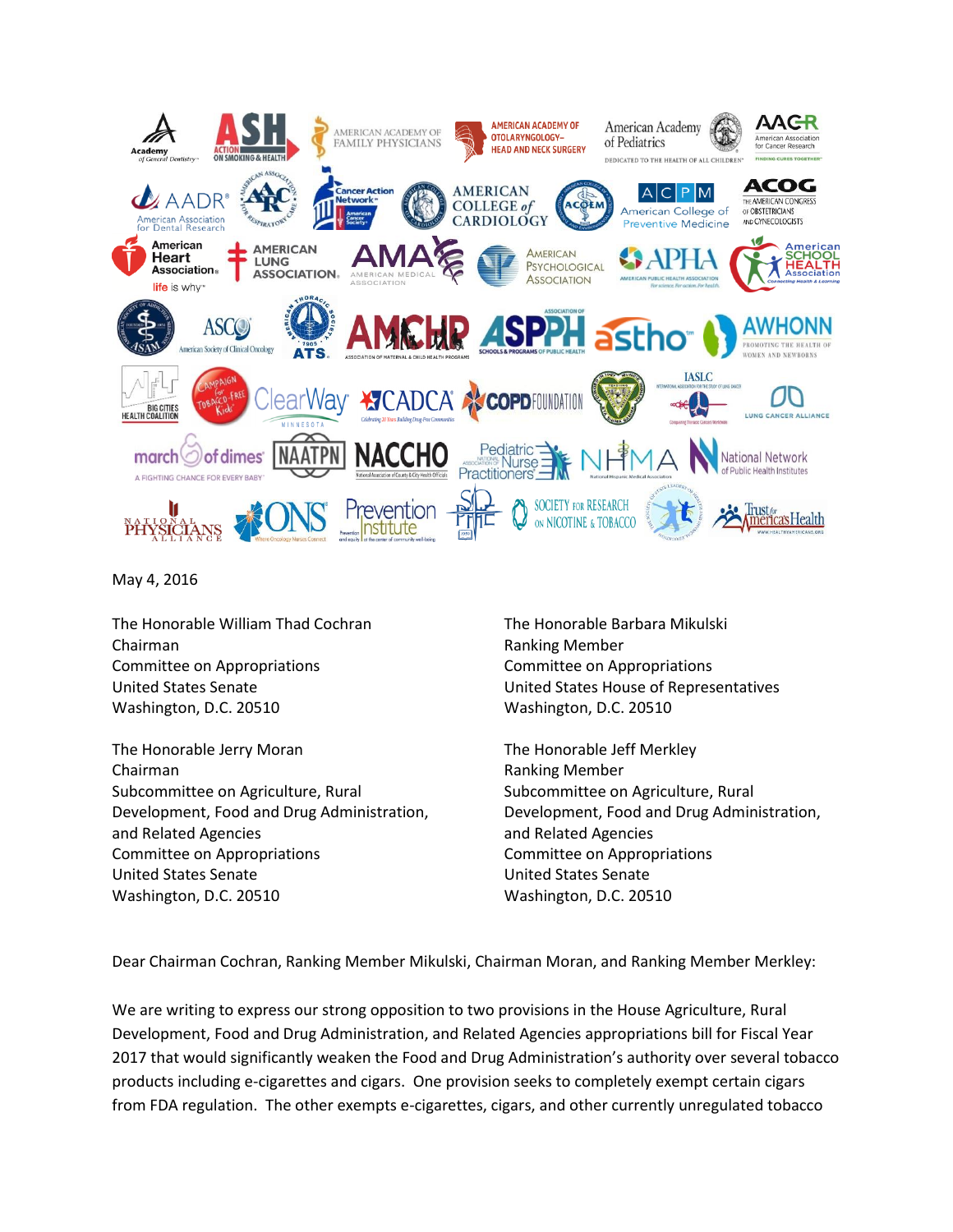products from an important product review requirement, taking away a powerful and efficient tool to protect children from the candy- and fruit-flavored e-cigarettes and cigars that have flooded the market in recent years. We urge you to reject these House provisions and continue the Senate's tradition of keeping its Appropriations bill clean of riders that limit FDA's ability to protect children and public health from tobacco.

The need for FDA oversight of these products could not be clearer. On April 14 the Centers for Disease Control and Prevention released the 2015 National Youth Tobacco Survey, which highlighted that the alarming increase in youth use of electronic cigarettes continues. From 2011 to 2015, there was a more than ten-fold increase in current e-cigarette use among high school students – from 1.5 percent to 16 percent. In addition, high school boys now smoke cigars at a slightly higher rate than cigarettes – 11.5 percent for cigars and 10.7 percent for cigarettes. With three million middle and high school students using e-cigarettes and 1.4 million using cigars, the oversight of these products should not be weakened.

Section 749 of the House bill would block FDA from using funds to "finalize, implement, administer, or enforce" a pending rule that asserts authority over cigars, e-cigarettes, and certain other tobacco products unless that rule excludes "large and premium cigars" from FDA oversight. No tobacco product should be exempt from science-based FDA oversight. The health risks of cigars include several types of cancer, as well as heart and lung disease. In addition, the rider defines "large and premium cigars" so broadly that it could also exempt some cheap, machine-made, flavored cigars that are widely used by children. This exemption creates a loophole that invites tobacco companies to modify their products to qualify for this exemption – a loophole that tobacco companies will surely exploit to keep targeting children.

The House Appropriations Committee also adopted an amendment that changes the so-called "grandfather date" in order to exempt e-cigarettes, cigars, and other currently unregulated tobacco products from an important product review requirement. Under current law, manufacturers are required to provide information to the FDA so that the agency can assess the risks to public health of new tobacco products, which are defined as products introduced to the market after February 15, 2007. Changing this date would exempt e-cigarettes, cigars and other products now on the market from this FDA review and would significantly weaken FDA's ability to take prompt action to protect children from thousands of fruit- and candy-flavored e-cigarettes and cigars, including products in flavors such as cotton candy, gummy bear and fruit punch that clearly appeal to kids.

Supporters of the "grandfather date" rider have portrayed it as a compromise that modernizes the Tobacco Control Act, but it is no such thing. This rider allows a new generation of tobacco products to be grandfathered in and relieves manufacturers of the responsibility to demonstrate that these products are not detrimental to public health.

Assessing the risks to public health of different types of tobacco products and determining how they are regulated is best determined using a science-based approach by FDA. Tobacco use remains the leading preventable cause of death in the United States and is responsible for an estimated \$170 billion in